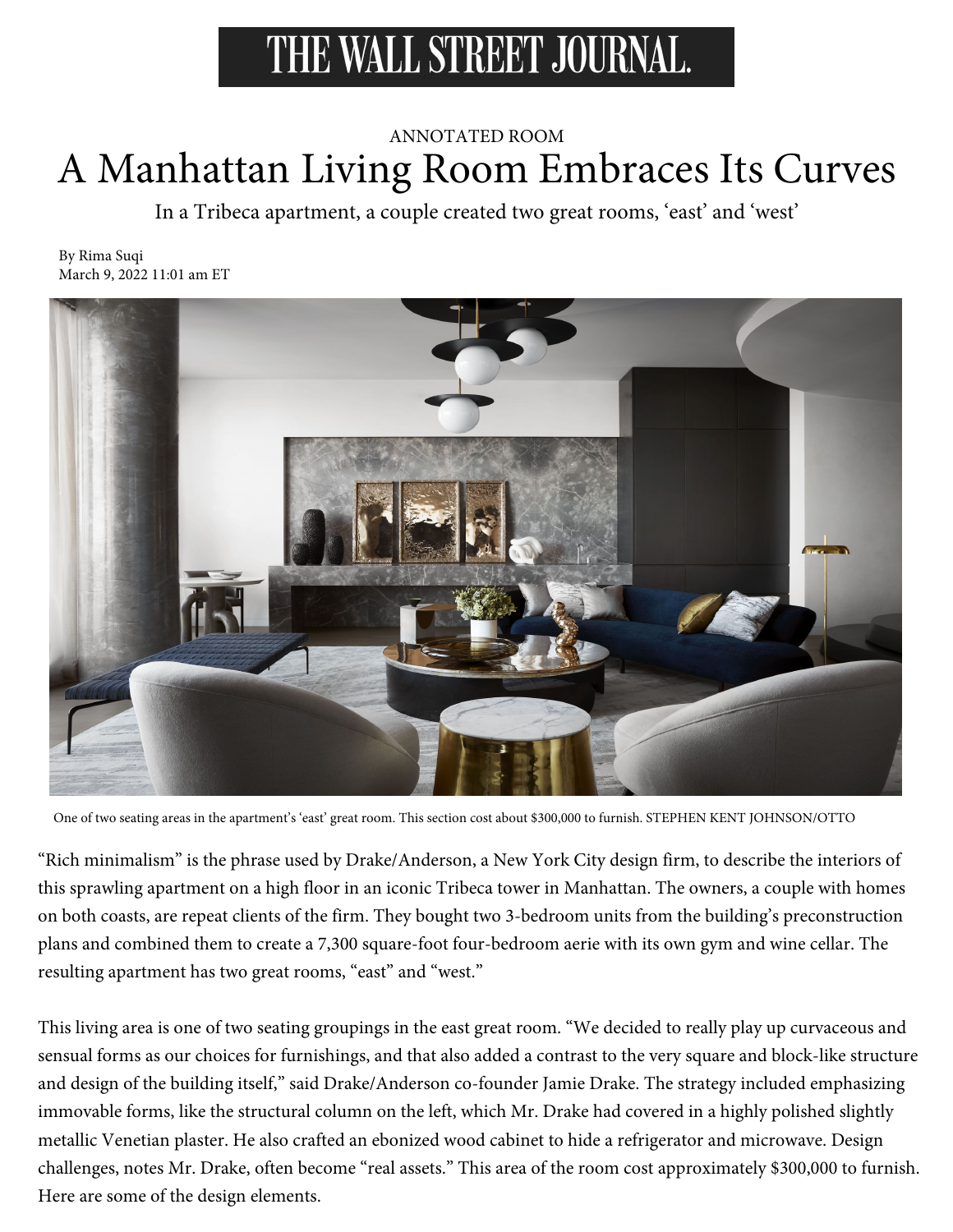#### **The Sofa**

The sofa, with a gentle curve, was purposely placed on an angle to "look out towards the view to the East River and Brooklyn and Long Island in the distance." // Price: Christophe Delcourt sofa, \$22,895 at Avenue Road. Andro fabric, \$3,405 at Zimmer + Rohde.

Stephen Kent Johnson/OTTO

### **Floor Lamp**

An understated brass floor lamp by Salgado Saucier, placed next to the sofa, provides task lighting and "gives you the warmth of a fire to gather around, by bringing the light down," said Mr. Drake. // Price: \$2,738 at The Bright Group. Stephen Kent Johnson/OTTO

### **Chairs**

A pair of slipper chairs by Patrick Naggar provide additional seating. // Price: \$21,120 at Ralph Pucci International. Fabric by Sandra Jordan, \$2,821 at Holland & Sherry. Stephen Kent Johnson/OTTO

## **Bench**

A Caste bench was strategically placed to round out the seating area without blocking views. // Price: Bench, \$13,500 at Holly Hunt. Fabric, \$7,128 at John Boyd Textiles. Stephen Kent Johnson/OTTO

# **Coffee Table**

Centering the grouping is a large bronze coffee table by Eric Schmitt. "It has a polished bronze top so it is mirror-like, with a watery reflective quality, without being a mirror." // Price: \$43,200 at Liaigre. Stephen Kent Johnson/OTTO

# **Triptych**

The same could be said for a polished bronze triptych by Garnier & Linker, set on the marble counter. // Price: \$28,500 at Maison Gerard Stephen Kent Johnson/OTTO